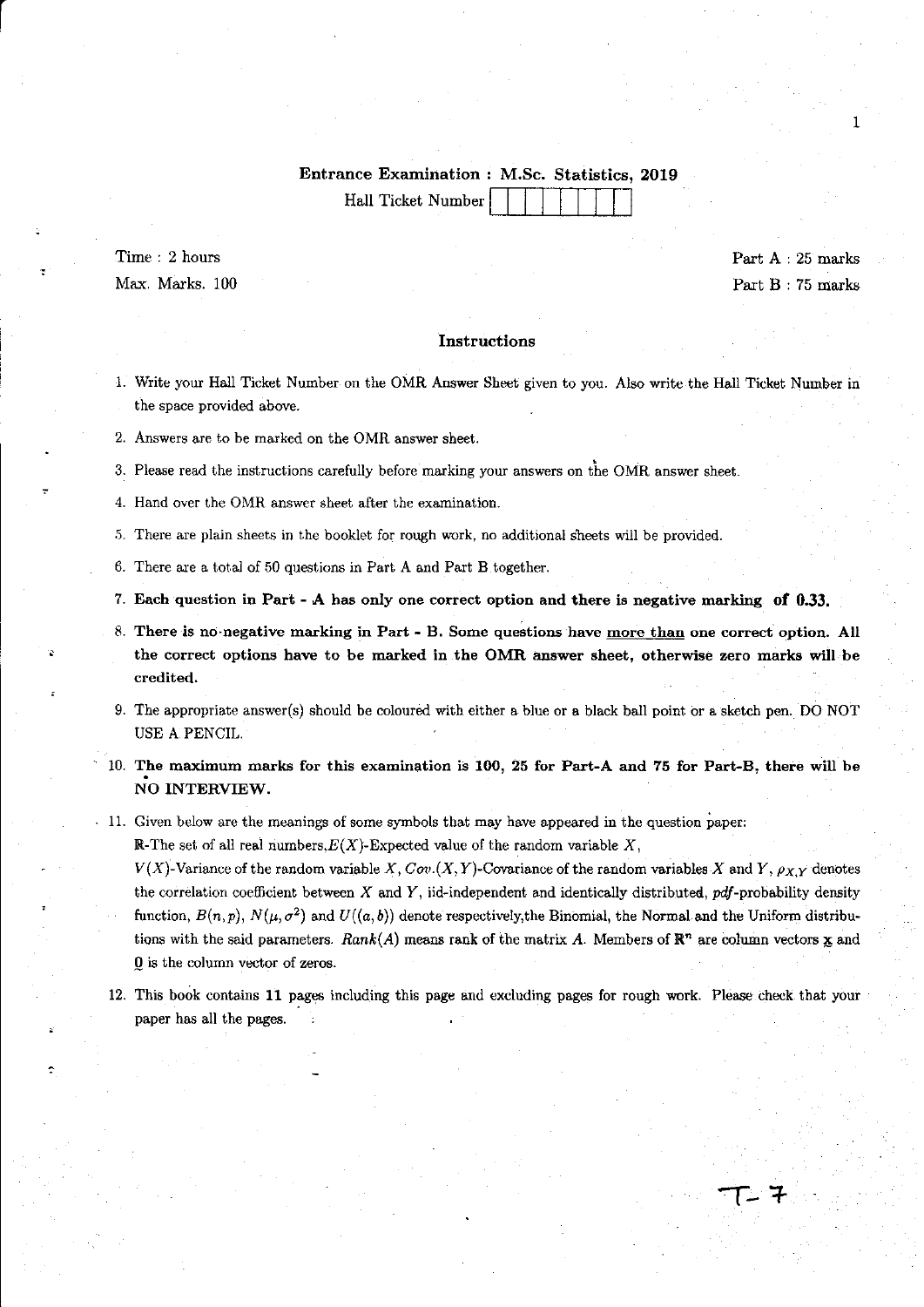## Part-A

9

Find the correct answer and mark it on the OMR sheet. Each correct answer gets 1 (one) mark and wrong answer gets  $-0.33$  marks

- 1. The heights of adult females in a certain country are normally distributed with mean  $\mu$  and variance  $\sigma^2$ . Let  $X_1, X_2, \ldots, X_{10}$  denote the heights of a random sample of 10 ladies from this population. Given below are 3 statements:
	- I.  $X_1, X_2, \ldots, X_{10}$  are independent random variables.
	- II. The height of the tallest lady in the selected sample is a statistic.
	- III. The height of the tallest person in any sample is more than  $\mu$ .
	- IV. The average height of the ladies in some samples is more than  $\mu$ .

**The correct statements are** 

- (A) All of them. (B) only I,III and IV. (C) only I and III. (D) only I,II and IV.
- 2. The probability of at least one of the two equally probable events *A* and *B* occurring is 0.7 and the probability of their joint occurrence is 0.3. The probability of ouly A occurring is

(A) 0.3. (B) 0.2. (C) 0.1. (D) 0.

- 3. A positive number d, not more than the largest of 10 numbers is added to the smallest of 10 numbers and subtracted from the largest of these 10 numbers, this will result in
	- (A) no change in either the mean, the median or the standard deviation.
	- (B) increase in the mean, no change in the either the median or the standard deviation.
	- (C) no change either the mean or the median, but standard deviation may change.
	- (D) no change in the mean, but there may be some change in the median and also in the standard deviation.
- 4. The words one, two, three, four and five are to be typed once, twice, three times, four times and five times respectively, the number of keyboard clicks is
	- (A) 60. (B) 64. (C) 74. (D) 86.

5. The random variable X has Poisson distribution and  $P(X = 1) = 2P(X = 0)$ , the variance of X is

(A) 5. (B) 3. (C) 2. (D) 1.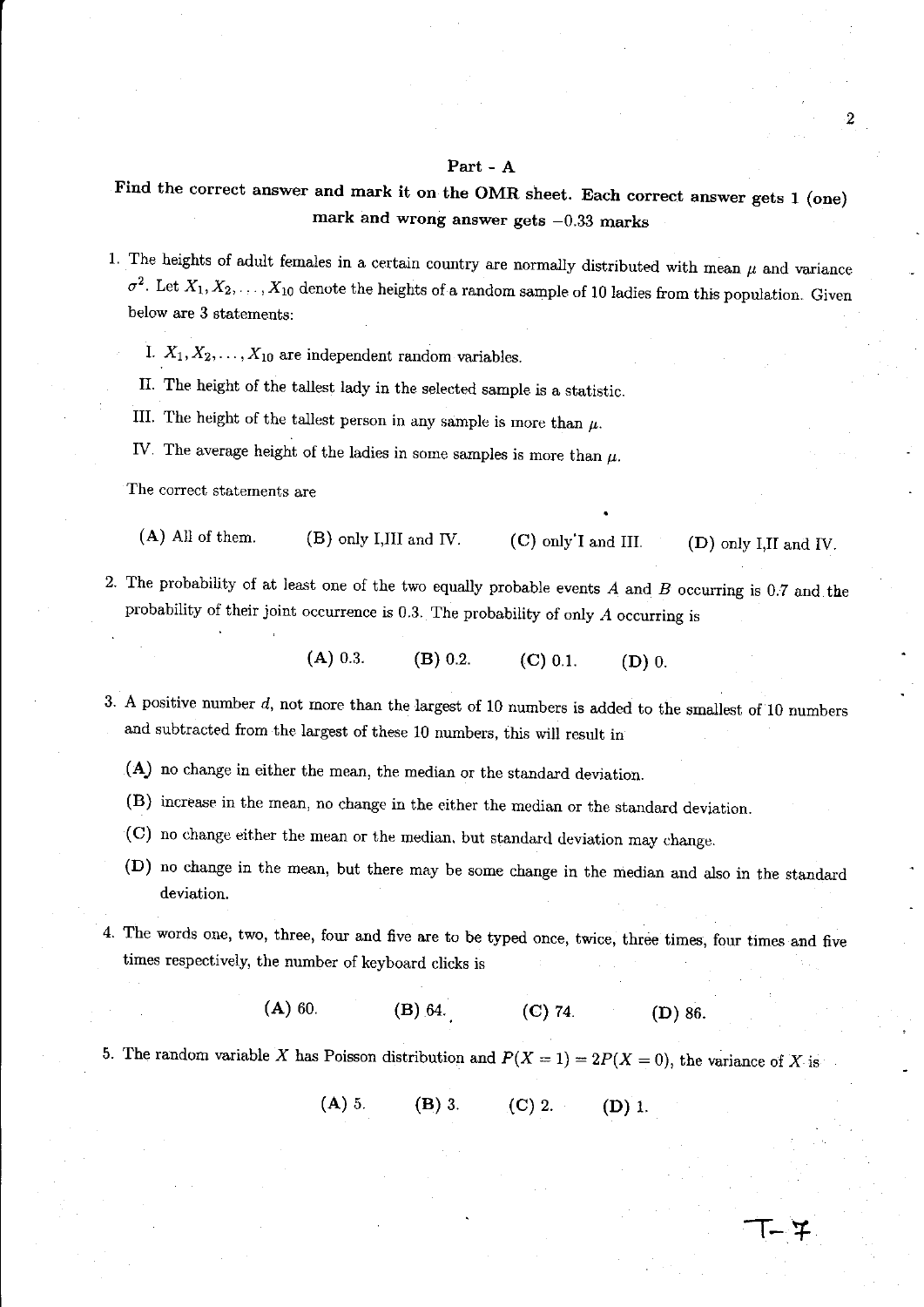- 6. For which of the following random variables is the standard deviation always equal to the mean irrespective of the values of the parameters?
	- (A) Normal. (B) Exponential. (C) Uniform over  $(a, b]$ . (D) Poisson.

3

 $T-7$ 

- 7. The marks obtained by students who appeared for a public exam are positively skewed with the average being 50, this means that
	- (A) More than half of them got more than 50 marks.
	- (B) Half of them got more than 50 marks.
	- (C) More than half of them got less than 50 marks.
	- (D) None of the above.
- 8. The numerals 0,1,2,3,4,5,6,7,8,9 are randomly arranged in a row to get a 9 or 10 digit number, if every arrangement is equally likely, the probability that the number so obtained is an odd multiple of  $3 \text{ is }$

$$
(A) 1/2. \t\t (B) 1/3. \t\t (C) 1/4. \t\t (D) 1/5.
$$

9. What could the correlation coefficient based on *n* observations on the random variables X and Y be if the scatter plot for them is



- 10. Identify the correct statement about the probability distribution of  $X \sim P(5)$ , that is the Poisson random variable with parameter 5,
	- (A)  $P(X = 3) < P(X = 4) < P(X = 5) < P(X = 6)$ .
	- (B)  $P(X = 4) < P(X = 5)$  and  $P(X = 7) < P(X = 6) < P(X = 5)$ .
	- (C)  $P(X = 5) < P(X = 6) < P(X = 7) < P(X = 8)$ .
	- (D)  $P(X = 3) < P(X = 5) < P(X = 4)$ .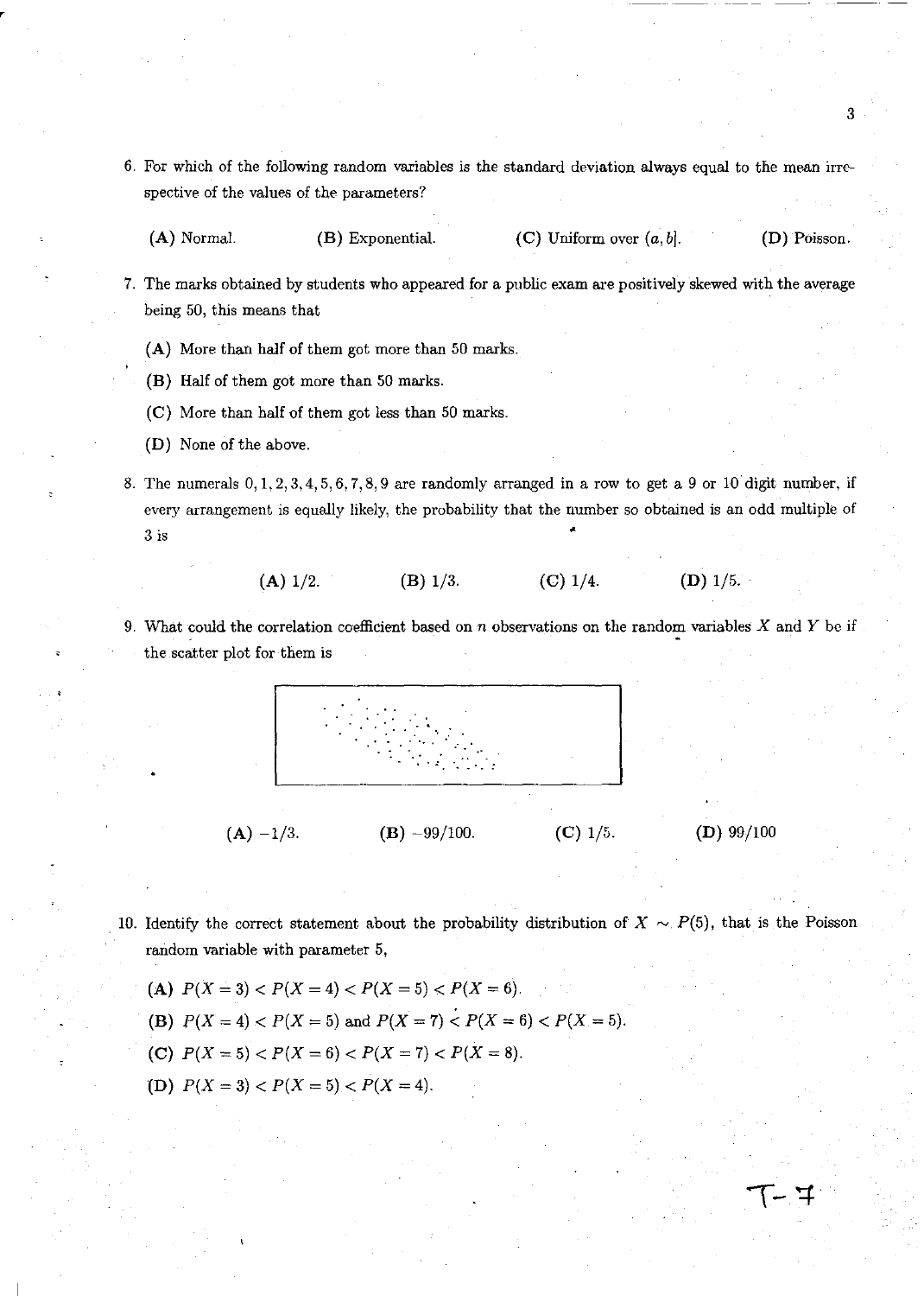11. Write down each of the letters of the word PROBABILITY on 11 pieces of papers and put in a bag, then draw 4 of these slips, the probability that the word BOLT can be formed from the selected letters is

| $(A)$ less than $1/200$ . |  | (B) in the interval $(1/200, 1/100)$ |  |  |  |
|---------------------------|--|--------------------------------------|--|--|--|
|---------------------------|--|--------------------------------------|--|--|--|

- (C) more than  $4/11$  (D) in the interval  $(1/11, 4/11)$
- 12. Every trial results in success or failure, the probability of success in the  $i<sup>th</sup>$  trial is  $p<sub>i</sub>$ , the correlation coefficient between number of successes and number of failures in 100 trials is

(A)  $-1$ . (B) 0. (C) 1/2. (D) 1

- 13. The incomes of three people in a start up office are *Rs.20000* 'and the incomes of the other two are  $Rs.10000$  per month. The probability that the average income of a simple random sample without replacement of three of these people is more than *Rs.15000* is
	- $(A) 0.58.$  **(B)** 0.6 . **(C)** 0.63. **(D)** 0.7.
- 14. Let  $C_1$  and  $C_2$  be critical regions for testing a null hypothesis  $H_0$  against an alternate hypothesis  $H_1$  at levels of significance of  $\alpha_1$  and  $\alpha_2$  respectively, if  $\alpha_1 < \alpha_2$

(A)  $C_1 \subset C_2$ . (B)  $C_2 \subset C_1$ . (C)  $C_1 = C_2$ . (D)  $C_1 \cap C_2 = \emptyset$ .

15. T<sub>1</sub> and  $T_2$  are unbiased estimators of  $\mu$  and  $\mu^2$  respectively, an unbiased estimator of  $V(T_1)$  is

(A)  $T_1^2$  (B)  $T_2^2 - T_1^2$  (C)  $T_2$  (D)  $T_1^2 - T_2$ 

16. In a public exam 10% of the candidates got 40 or more, but below 50 marks, 65% got 50 or more, but below 65 marks, 20% of them got 65 or more, but below 80 marks and the rest of them got 80 and more, but below 92 marks, therefore, the average marks of all the candidates who appeared in this exam is

```
(A) at least 53.5%. (B) at least 62.5%. (C) more than 69%. (D) less than 53.5%.
```
- 17. A coin for which the probability of heads showing up when tossed is  $p$ ,  $0 < p < 1$  was tossed 12 times and heads showed up 4 times, the maximum likelihood estimate for *p* 
	- (A) can not be determined . (B) is  $1/2$ . (C) is  $1/3$ . (D) is  $1/4$ .

4

トーエ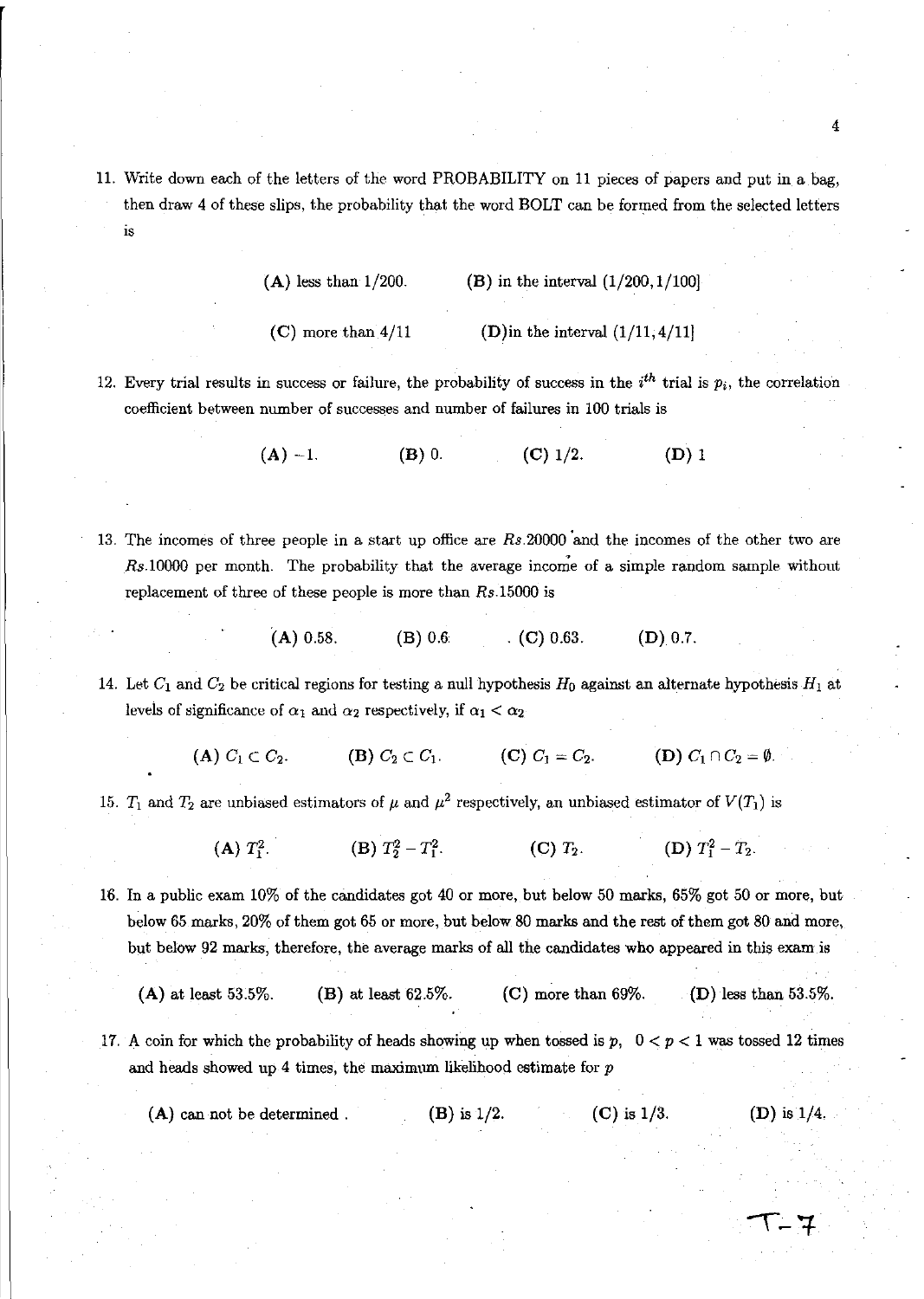18. The percentages of votes polled by 7 political parties is available for 3 districts of a state. The most suitable way to display the differences in the percentages polled by the different parties is

| $(A)$ Bar charts.       | (B) Histogram  |
|-------------------------|----------------|
| (C) Stem and leaf plot. | (D) Pie Chart. |

- 19.  $X_1, X_2$  is a random sample from the Bernoulli random variable  $B(p)$ , we say  $X \sim B(p)$  if  $P(X = 1) =$ *p*;  $P(X = 0) = 1 - p, 0 < p < 1$ , the statistic  $X_1 - X_2$ 
	- (A) is a sufficient statistic for *p* because its values tell us as much about *p* as the sample  $X_1, X_2$ .
	- (B) is not a sufficient statistic for  $p$  because its values do not tell us as much about  $p$  as the sample  $X_1, X_2.$
	- (C) is not a sufficient statistic because it can take negative values.
	- (D) is a sufficient statistic because its expected value is O.
- 20. The probability distribution of a random variable X is  $P(X = -2) = P(X = 2) = 1/5$ ;  $P(X = -1) =$  $P(X = 1) = 1/4$ ;  $P(X = 0) = 1/10$ ,  $Cov(X, |X|)$  is

$$
(A) -2. \t\t (B) 2. \t\t (C) -1. \t\t (D) 0.
$$

- 21. T<sub>1</sub> and T<sub>2</sub> are two unbiased estimators for  $g(\theta)$  a function of a parameter  $\theta$ , if  $P(|T_1 g(\theta)| > a) \ge$  $P(|T_2 - g(\theta)| > a)$ ,  $\forall a > 0$ , then
	- (A) one can use any of them to estimate  $g(\theta)$ .
	- (B)  $T_1$  is preferable to  $T_2$  as it is more efficient.
	- (C)  $T_2$  is preferable to  $T_1$  as it is more likely to be close to  $g(\theta)$ .
	- (D) One can't say which is more efficient, so one can't say which is preferable.
- 22. In an hypothesis testing problem, suppose the test criterion is to reject the null hypothesis  $H_0$  vs.  $H_1$ at 5% level of significance if  $T(X_1, \ldots, X_n) > a$  where  $T(X_1, \ldots, X_n)$  is a statistic based on a random sample  $X_1, \ldots, X_n$ , this means
	- (A) If  $H_1$  is true, 5% of all samples of size *n* are such that  $T(X_1, \ldots, X_n) \leq a$ .
	- (B) If  $H_1$  is true, 5% of all samples of size *n* are such that  $T(X_1, \ldots, X_n) > a$ .
	- (C) If  $H_0$  is true, 95% of all samples of size *n* are such that  $T(X_1, \ldots, X_n) \leq a$ .
	- (D) If  $H_0$  is true, 95% of all samples of size *n* are such that  $T(X_1, \ldots, X_n) > a$ .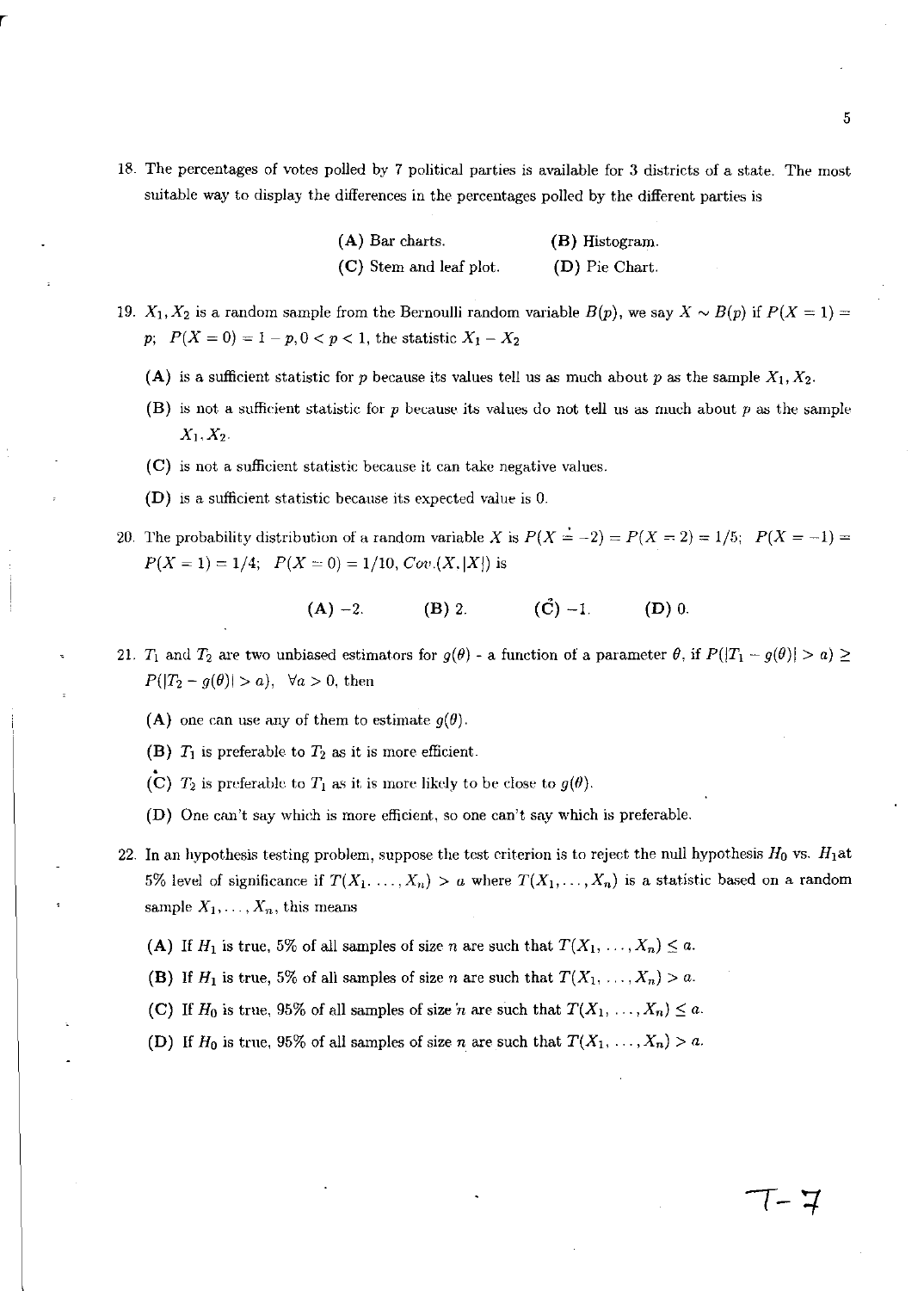- 23. A and *B* are two subsets of  $\Omega$ , the complement of the set  $A\triangle B$  is the set of all those elements of  $\Omega$ which
	- (A) belong to exactly one of *A* and *B.*
	- (B) belong to neither *A* nor *B.*

l,

- (e) belong either to both *A* and *B* or to neither *A* nor *B.*
- (D) do not belong to at least one of *A* and *B*
- 24. An estimator T based on a random sample from a certain population for which  $\theta$  is a parameter is symmetrically distributed about  $\theta$ , this implies that
	- (A) *T* is a sufficient statistic for  $\theta$ .
	- (B) T is an unbiased estimator for  $\theta$ .
	- (C) *T* is an efficient estimator for  $\theta$ .
	- (D) T is a consistent estimator for  $\theta$ .
- 25. Suppose  $R_1, R_2, R_3$  and  $R_4$  are the first, second, third and fourth rows of a  $4 \times 4$  real matrix **A** whose rank is 3. Let **B** be the matrix in which the first, second, third and fourth rows are  $R_1$ ,  $R_1 + R_2$ ,  $R_1 + R_2 + R_3$ and  $R_1 + R_2 + R_3 + R_4$  respectively, the rank of **B** is

(A) is 3. (B) is 2. (C) is 4. (D) can not be determined from the information given.

**[-1-**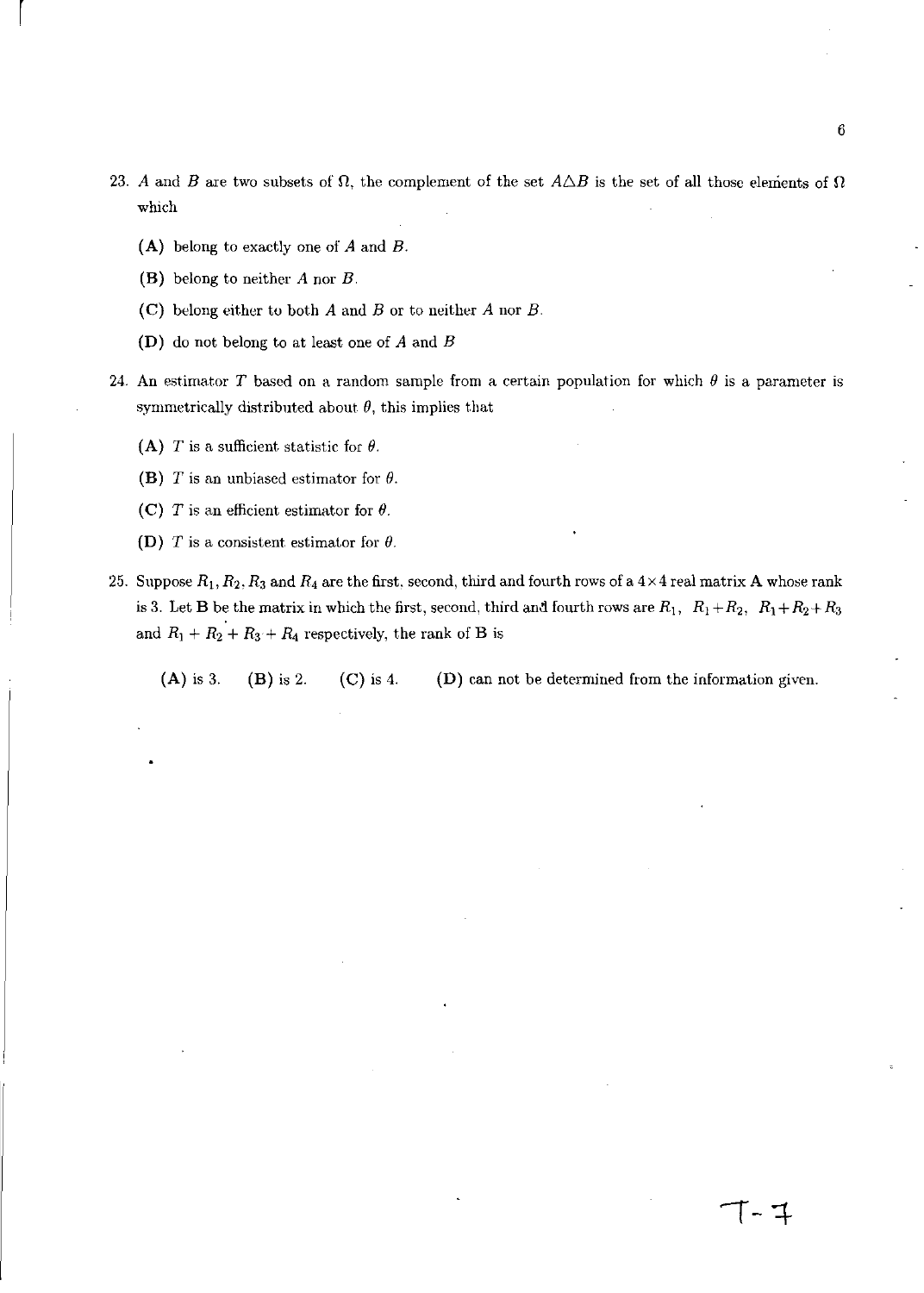#### Part - B

- Questions (26)-(37) have more than one correct option.
- For the answer to be right all the correct options have to be marked on the OMR sheet.
- No credit will be given for partially correct answers.
- Questions (38)-(50) have only one correct option.
- Find the correct answers and mark them on the OMR sheet. Correct answers (marked in OMR sheet) to a question get 3 marks and zero otherwise.
- 26. A random experiment is one
	- (A) that has at least two possible outcomes.
	- (B) whose outcomes can be different when repeated.
	- (C) whose outcomes are well defined.
	- (D) that has a unique possible outcome ..
- 27. The heights of Indian females are normally distributed, the average height is 152.2cm. and their standard deviation is 10cm.. If  $Z \sim N(0, 1)$  and  $P(Z \le 1.25) = 0.8944$ ;  $P(Z \le 2.21) = 0.9864$ ;  $P(|Z| > 3) =$ 0.0027;  $P(|Z| > 2) = 0.0456$ , identify the correct statements.
	- (A) The heights of more than  $10\%$  of Indian females are at least  $164cm$ ..
	- (B) The heights of less than 2% of Indian females are less than  $130cm$ ...
	- (~) The heights of more than 2% of Indian females are at least *183cm ..*
	- (D) The heights of less than 9.3% of Indian females are between 168 and 172 $cm$ .

28.  $X_1 \sim N(0, 1)$  and  $X_2 \sim U((-a, a])$  where  $a > 0$  is such that  $V(X_2) = 1$ , then

(A) 
$$
P(X_1 > 2) > P(X_2 > 2)
$$
.

- (B)  $P(|X_1| > 1.25) < P(|X_2| > 1.25)$ .
- (C)  $x_1 = x_2$ , where  $P(X_1 \le x_1) = P(X_2 \le x_2) = 1/2$ .
- (D)  $x_1 = x_2$ , where  $P(X_1 \le x_1) = P(X_2 \le x_2) = 0.00135$ .

# 29. Identify the correct statements regarding some measures of central tendency.

(A) Every distribution has a unique mode. (C) A distribution may have no median. (B) Every distribution has a unique median. (D) A distribution may have several modes.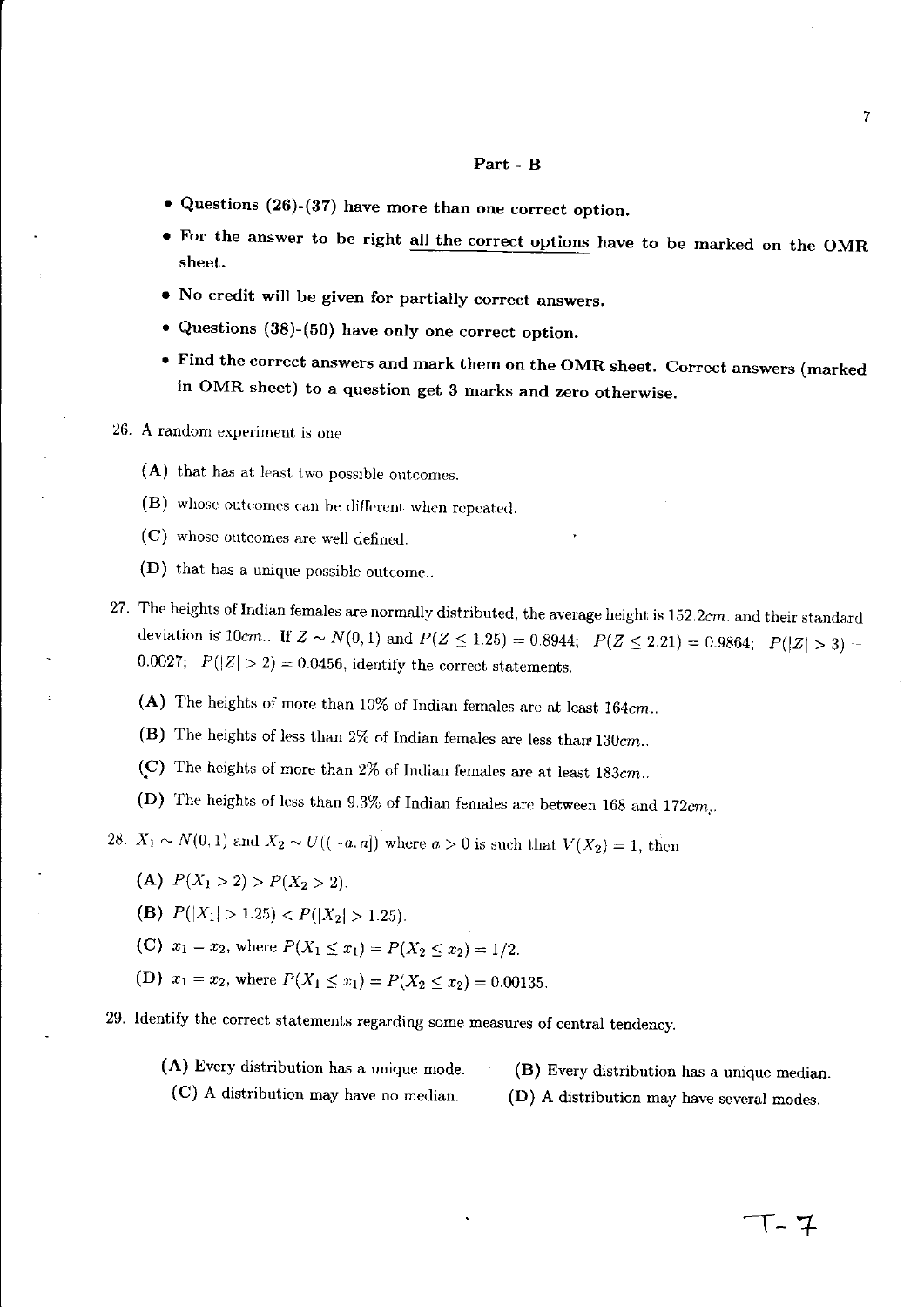- 30. Two treatments *T,* and *T2* for hypertension were administered to two sets each of 25 hypertension patients. The mean time to blood pressure becoming normal for patients who received  $T_1$  was less than the same for patients who received *T2.* 
	- (A) This means that  $T_1$  is better than  $T_2$ .
	- (B) One can not say *T,* is better than *T2* because we don't know how similar or different the two sets of patients are.
	- (C) One can not say  $T_1$  is better than  $T_2$  because we don't know how the patients who received  $T_1$  and *T2* were selected.
	- (D) One can say that *T,* is better than *T2* if all the 50 patients are of the same age.
- 31. The *pdfs* of two random variables  $X$  and  $Y$  are as given below, identify the correct statements

$$
f_X(x) = \begin{cases} 20x^3(1-x) & 0 < x < 1 \\ 0 & o.w \end{cases} \qquad \qquad f_{\mathbf{f}}(y) = \begin{cases} 20y(1-y)^3 & 0 < y < 1 \\ 0 & o.w \end{cases}
$$

- (A)  $X$  is a positively skewed and  $Y$  is a negatively skewed random variable.
- (**B**)  $Y = 1 X$ .
- (C) X and  $1 Y$  are identically distributed.
- (D)  $X$  and  $Y$  are independently distributed.
- 32. Which of the following random variables do not follow Negative Binomial distribution.
	- (A) the draw number in which the third red ball appears in draws of one ball each without replacement from a bag containing 5 red and 10 blue balls.
	- (B) the draw number in which the third red ball appears in draws of one ball each with replacement from a bag containing 5 red and 10 blue balls.
	- (C) the number of problems tried till 4 problems are solved.
	- (D) The number of tails till the five heads show up in consecutive tosses of a coin.
- 33. The null and alternate hypotheses for a random variable *X* are  $H_0$ :  $X \sim U((-1,1])$  and  $H_1: X \sim$  $U((-2,2])$ , based on a single observation X, the test is to reject  $H_0$  if  $|X| > 0.975$ .
	- (A)  $H_0$  and  $H_1$  are simple hypotheses.
	- (B) The size of the test is .05.
	- (C) The power of the test is more than 0.95.
	- (D) The power of the test is less than 0.6.

**1-1**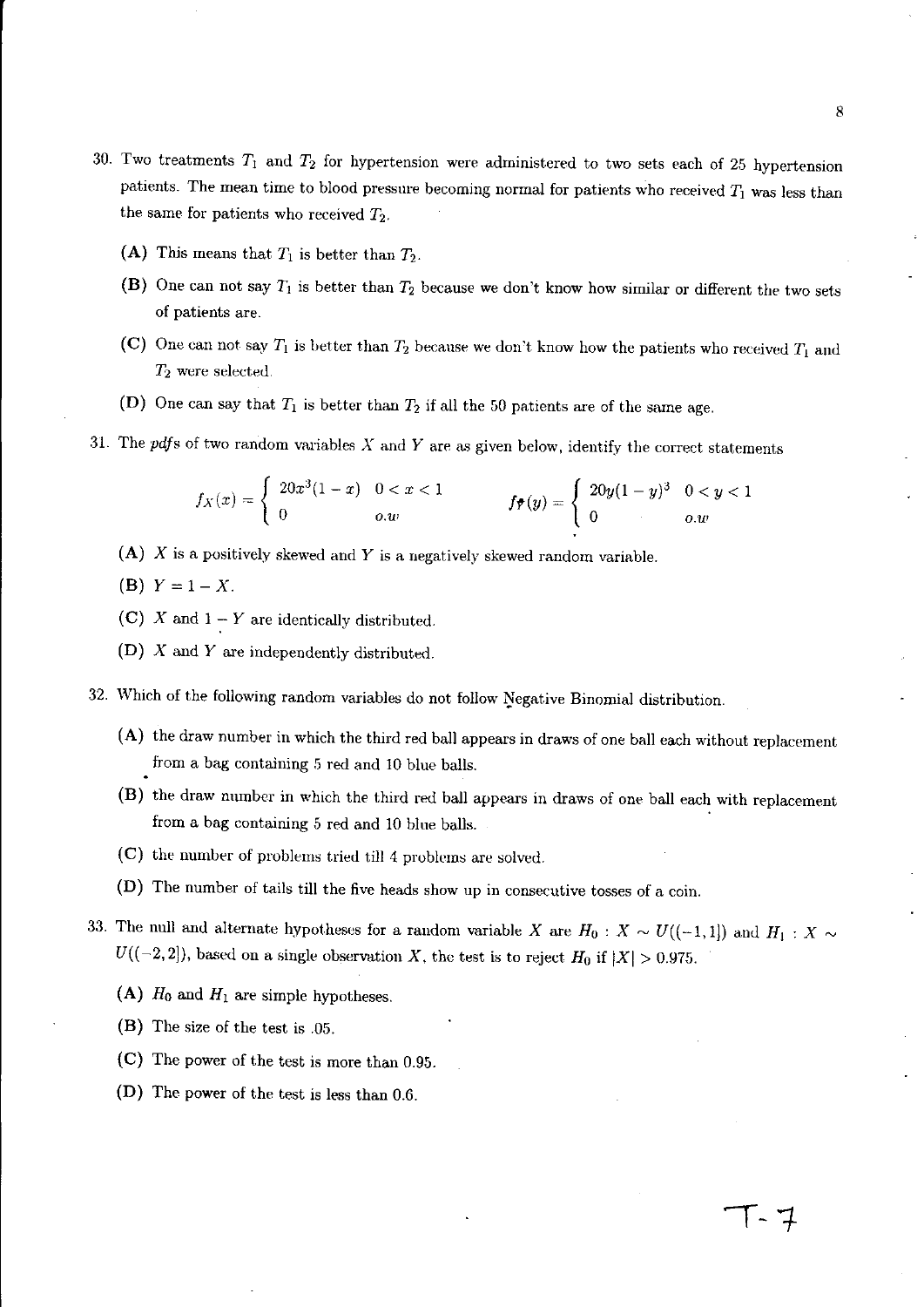$\begin{array}{c} \hline \end{array}$ 34.  $X_1, X_2, \ldots, X_n$  is a random sample from the random variable with pdf  $f(x) = \begin{cases} e^{-(x-\mu)} & \text{if } x \in \mathbb{R}^n, \\ 0 & \text{otherwise.} \end{cases}$ *o.w*  9

- (A) The Maximum Likelihood estimator for  $\mu$  is also an unbiased estimator for  $\mu$ .
- (B) If a sample of size 5 is 2.1,3.4,0.8,1.5,3.2, the maximum likelihood estimate is 0.8
- (C) based on the same sample as in (B), an unbiased estimate for  $\mu$  is 0.6
- (D) based on the same sample as in (B), an unbiased estimate for  $\mu$  is 1.2

35. A is a  $n \times n$  real matrix whose first column is a linear combination of the other columns, this means

(A) there exists a non zero vector  ${\bf x} \in \mathbb{R}^n$ , such that  ${\bf A} {\bf x} = {\bf 0}$ 

- (B) the determinant of A is equal to O.
- (C) all the rows of A may be linearly independent.
- (D) the rank of **A** is  $n-1$ .
- 36. Which of the following imply that the random variables X and *Yare* independent?
	- (A)  $Cov.(X, Y) = 0.$

3

- (B)  $E(X|Y=y) = E(X)\forall y \in \mathbb{R}$ .
- (C)  $E(XY) = E(X)E(Y)$ .

(D)  $P(x_1 < X \le x_2, Y \le y) = P(x_1 < X \le x_2)P(Y \le y)$ ,  $\forall x_1, x_2, y \in \mathbb{R}$  and  $x_1 < x_2$ .

7. The function 
$$
F(x) = \begin{cases} 0 & x < 0 \\ \frac{1}{2} + \frac{x}{2} & 0 \le x < 1 \\ 1 & x \ge 1 \end{cases}
$$

- $(A)$  is a pdf of some random variable.
- (B) is not continuous at 0 and 1.
- (C) is not continuous only at O.
- (D) is non-decreasing and bounded.
- 38. A number is selected from 1,2,3, ... , 100 with equal probabilities and the selected number is typed as many times. For example if the number 25 is selected, 25 is typed 25 times. So the expected number of keyboard clicks is

(A) less than 75. (B) 75 or more, but less than 100. (C) 100 or more, but less than 120. (D) more than 120.

 $7 - 7$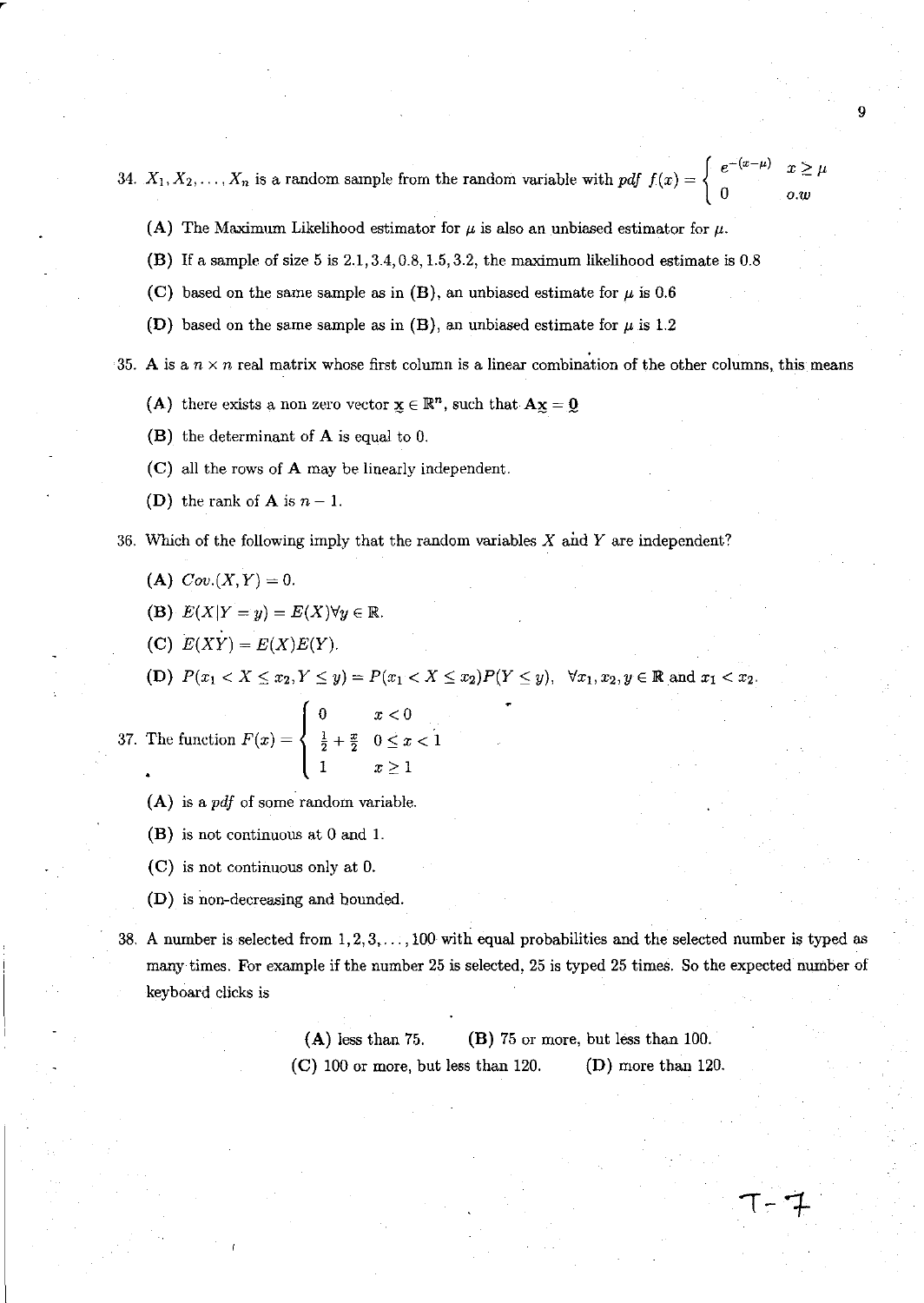- 39. The expected number of different colours in a draw of 3 balls from a bag containing 2 red, 3 blue and 4 green balls is in the interval
	- (A)  $(0.62, 1.3]$  . (B)  $(1.3, 2]$ . (C)  $(2, 2.4]$ . (D)  $(2.4, 2.7]$ .
- 40. A fair 6 faced die is rolled once and the then a fair coin is tossed  $j + 1$  times if the die showed j,  $j = 1, 2, 3, 4, 5, 6$ . The probability of 4 heads occurring is in the interval
	- (A)  $(0,1/16)$ . (B)  $(1/16,1/8)$ . (C)  $(1/8,1/4)$ . (D)  $(1/4,1/2)$ .

41. 2 and 4 are two independent observations of a  $B(5, p)$  random variable, an unbiased estimate of  $(1+p)^5$ 

(A) is  $(1.6)^5$ . (B) is 10. (C) is 3. (D) can not be determined.

42.  $X_1$  and  $X_2$  are *iid* Poisson random variables parameter 2.  $P(X_1 = 2|X_1 + X_2 = 4)$  is equal to

- (A) is  $1/8$ . (B) is  $1/2$ . (C) is  $3/8$ . (D)  $3/4$ .
- 43.  $X_1$  and  $X_2$  and are independent geometric random variables with parameters  $1/2$  and  $1/3$  respectively, that is  $P(X_2 = j) = \frac{1}{3}(\frac{2}{3})^{j-1}$ ,  $j = 1, \ldots$ , the probability distribution of  $X_1$  can be similarly written.  $P(X_2 > X_1)$  is equal to
	- (A) is  $1/8$ . (B) is  $1/2$ . (C) is  $3/8$ . (D)  $3/4$ .
- 44. 98% of all random samples of size 100 are such that their mean is within 1 unit from the population  $\epsilon$  mean  $\mu$ , about the population variance one can say
	- (A) nothing, based on the information given.
	- (B) that it could be 1.5.
	- (C) that it is strictly less than 1.
	- (D) that it is at least 2.
- 45. How should the numbers  $1, 2, \ldots, n, n + 1, \ldots, 4n$  be divided into two sets with  $2n$  numbers each such that the sum of the variances of numbers in the two sets is the least?
	- (A) the numbers  $1, 2, \ldots, 2n$  in one set and the rest in the other set.
	- (B) the numbers  $1, 2, \ldots, n, 3n + 1, 3n + 2, \ldots, 4n$  in one set and the rest in the other set.
	- (C) All the even numbers in one set and all the odd numbers in the other set.
	- (D) None of the above will achieve what is needed.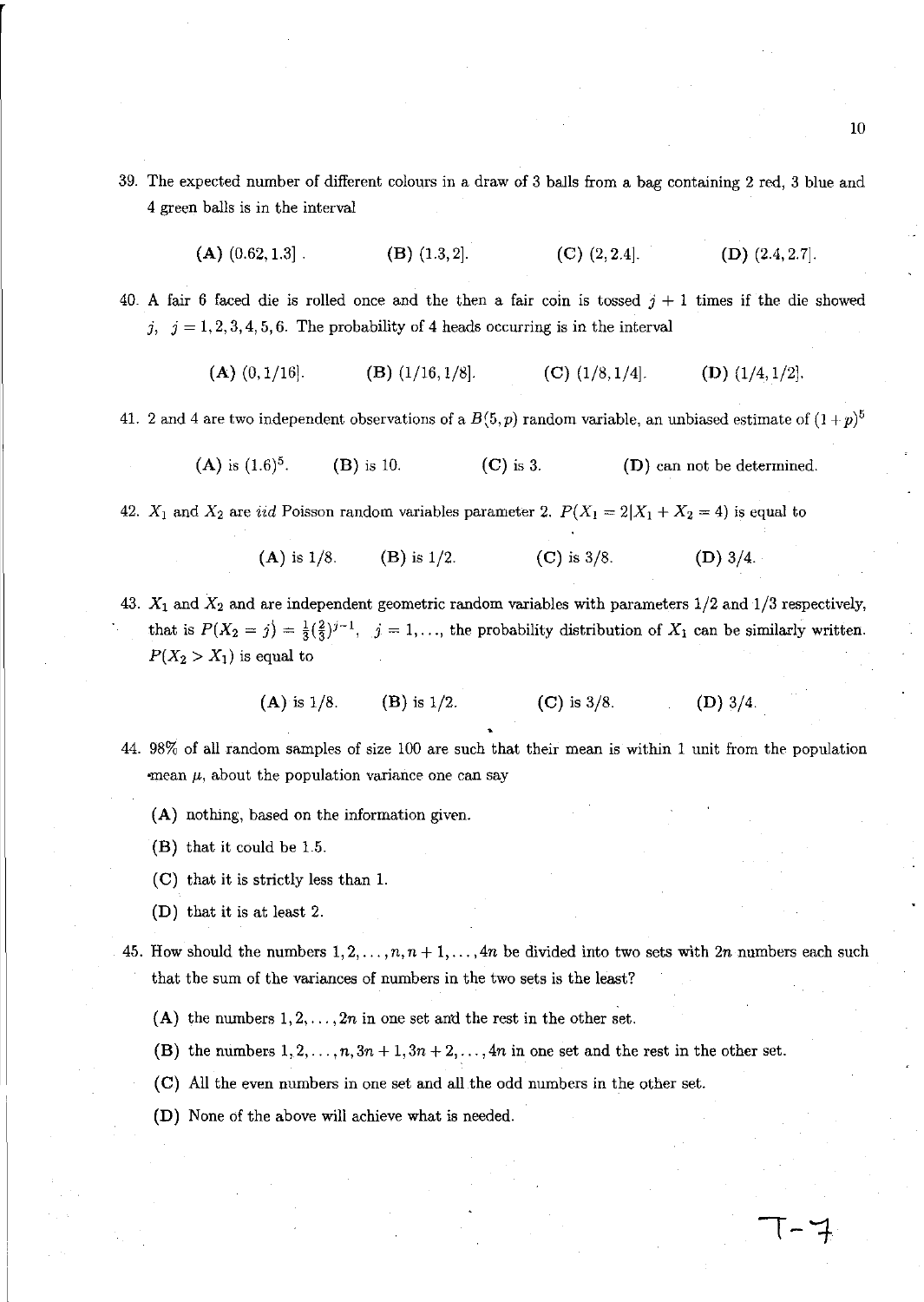- 46. A fair 6 faced die is rolled once and the then a fair coin is tossed  $j+1$  times if the die showed j,  $j = 1, 2, 3, 4, 5, 6$ , the expected number of heads that will show up is.
	- (A)  $27/6$ . (B)  $21/12$ . (C)  $21/12$ . (D)  $27/12$ .
- 47. 0.7, 2.3, 1.8, 3.0, 1.5, 0.4, 2.6, 3.2 is a random sample from the  $U((0, \theta])$  distribution, an unbiased estimate for  $\theta$  is
	- (A) 3.2. (B) 3.6. (C) 1.9375. (D) 3.1.
- 48. The total number of cellphones in a simple random sample without replacement of 50 households out of 1000 households in a locality is 148, an unbiased estimate of the total number of cellphones in all the households of the locality is
	- (A) 2960. (B) 1480. (C) 740. (D) 3700.
- 49. The product of 4 distinct positive numbers is 81, the sum of their squares
	- (A) is less than 30.
	- (B) could be 36.
	- (C) could be 30.
	- (D) is more than 36.
- 50. The value of  $\lim_{n\to\infty} \sum_{j=1}^n \frac{j}{2^j}$ 
	- (A) is 1. (B) is 1.5. (C) is 2.

 $(D)$   $\infty$ .

 $T - 7$